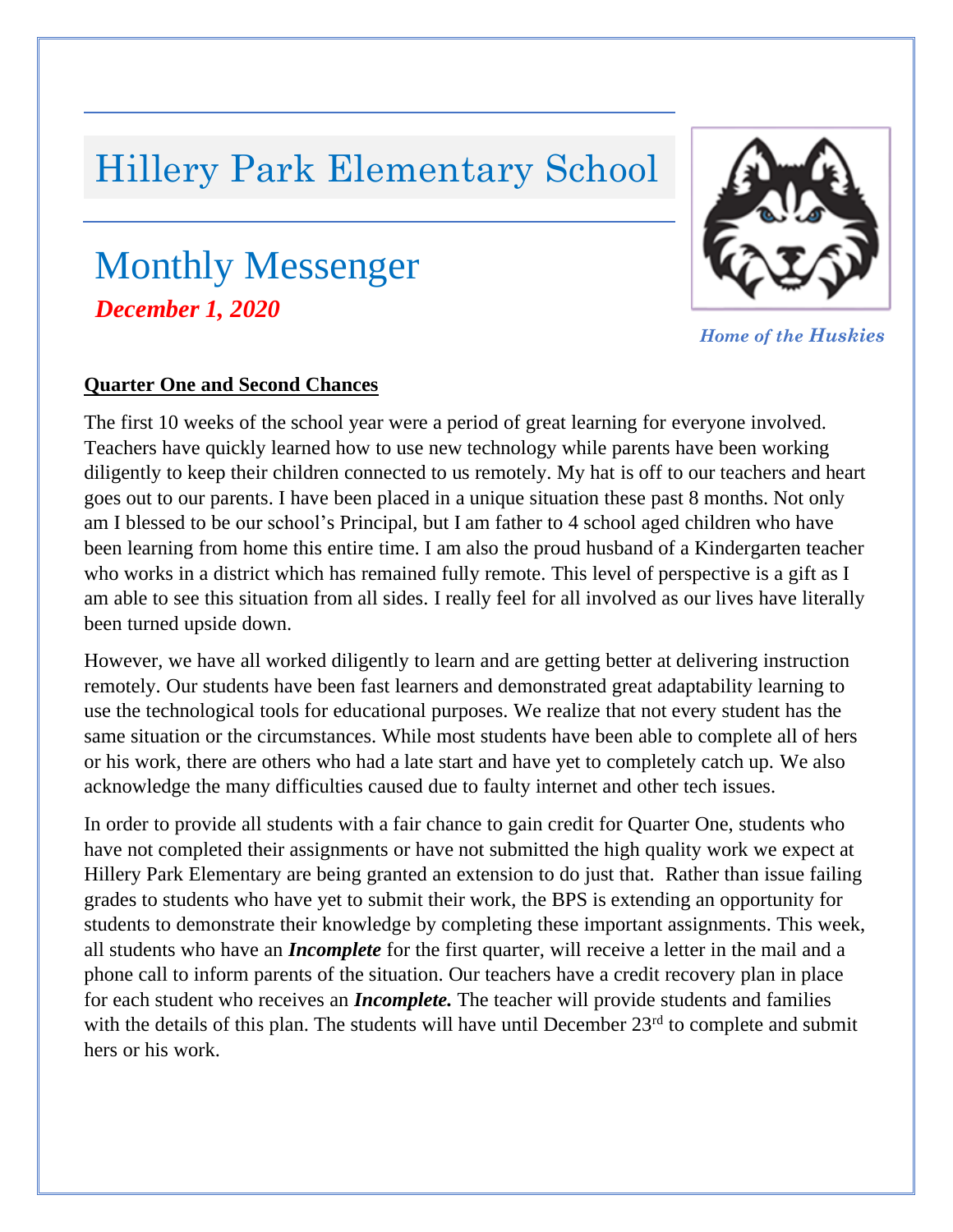## **RtI (Response to Intervention)**

I am sure you have seen **RtI** on your student's schedule since the beginning of the school year. **RtI** is part of all students in grades K-6 schedule. **RtI** is a daily opportunity for students to receive targeted literacy support which is based on their specific needs. Recognizing that all students develop at a slightly different rate and require different means of instruction, our **RtI** period is designed for students to work in smaller groups which are led by different teachers. Our reading teachers, special education teachers and classroom teachers each have different groups and provide different lessons based on the students current level of literacy.

If we were in school students would be moving to different rooms and meeting with their **RtI**  instructor for 40 minutes and then returning to their classroom. In a remote setting, students will be entering these different classrooms via different Teams links which are found in their Schoology folders. **RtI** is incredibly important. This is a daily opportunity for students to receive prescribed training and work on specific skills they need to improve their reading, writing and speaking. You will see that all **RtI** periods are Synchronous. We need student to be present and active during these periods. If you experience any difficulty accessing the links, please let us know.

## **RtI Math and ELA+RtI**

You will see something new on the students' schedules for Quarter Two. *RtI Math* is now a stand-alone period offered to students in grades K-6 every BDF day. This period will allow our teachers, Support Math Teacher and Math Coach to help students either catch up or advance their math skills. We must recognize one of the many negative results of this pandemic is our students are in different places as far as the development of their mathematical skills. In order to address these delays and disparities, we are offering additional support.

*ELA+RtI* will be a time when our reading teachers are pushing into classrooms. This will not require a different link. This will just be an extend ELA period held in Synchronous fashion. Students will work in smaller groups with our reading teachers and their classroom teacher. This is another means of providing as much support to our students as possible.

#### **Students' Schedules**

The changes to RtI led to the students' schedules looking a little different. All schedules are updated and can be found on the Hillery Park webpage.

Link to Hillery Park Elementary webpage:<https://www.buffaloschools.org/PS027>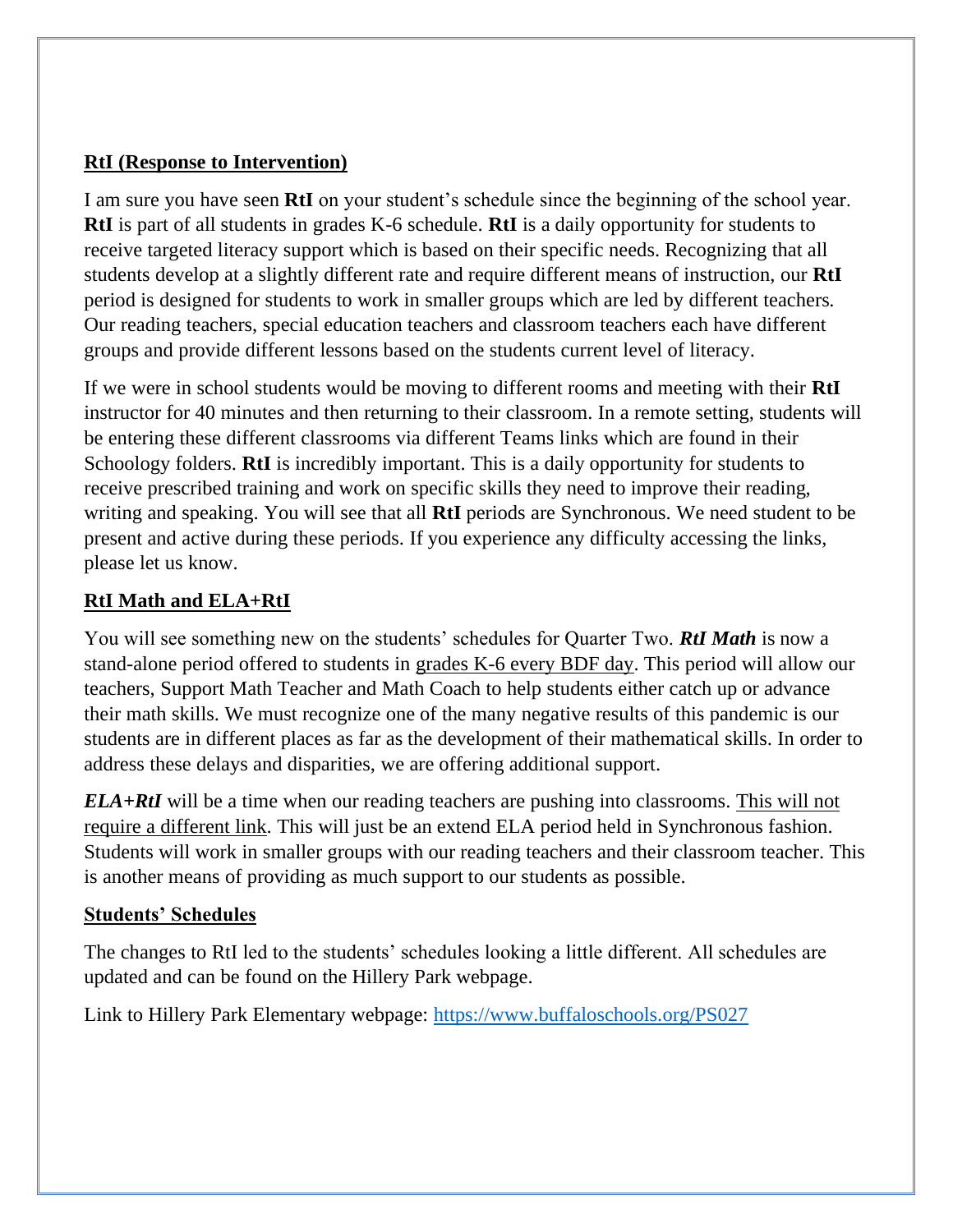## **Teachers Teaching from Home**

Last week, as a result of the change from Erie County being designated as *Orange Zone*, it was determined that only 25% of our staff could work from our school. The result is most teachers being forced to work from home. While our teachers and staff are going to continue to do their very best for our students, please recognize that this will make their work more difficult. I know we will overcome this and meet the challenge. Just as I know we will continue to work as a school community to support one another in this mission.

## **Lunch time**

We will continue to provide lunches and breakfast for families here at Hillery Park each M, W, F from 11-1pm. All schools in the district are doing the same. Families can go to any of the schools to receive breakfast and lunch during that timeframe. You do not need to travel to Hillery if you live closer to another school.

Additionally, I know some families have been concerned with students missing class time while they travel out to pick up lunch. Let me be clear on this point…no student at this school will be discredited in any way for going to get lunch. I simply ask that students and families communicate this with the teachers so we know. Lastly, please take advantage of getting these lunches. The more people who take advantage of this program, the better this is for all involved. Each of you have paid into this program with your tax dollars. By getting this food and using it, you are also supporting farmers and other essential workers who are making this food available. This program is good for our kids, our families and our economy.

## **IT Help**

We recognize that the biggest problem most students and parents are still facing is technology. If you are without a working device, hotspot or need a device examined, please go to **Student Device Distribution & Technical Support** on **1515 South Park**. They are open Monday through Friday, 10:00 am - 4:00 pm with extended distribution hours on **Wednesdays 10:00 am - 6:30 pm.** If you are having issues with IT, call the help desk at **716-816-3510.**

## **Husky Paw Badges**

One of our students' favorite positive behavior incentive systems is our Husky Paw program. Teachers and staff members acknowledge when students "do the right thing" by awarding them with Husky Paw Badges. These badges are a currency of sort here at Hillery Park. Each week any students who has earned at least (5) Husky Paws, (for each 5 they earn they gain another spot on the wheel) has his or her name entered in to our own version of Wheel of Fortune. Each week we spin the wheel and the winner from each class receives a prize. So far this year we have mailed out gift cards for McDonald's and Tim Hortons.